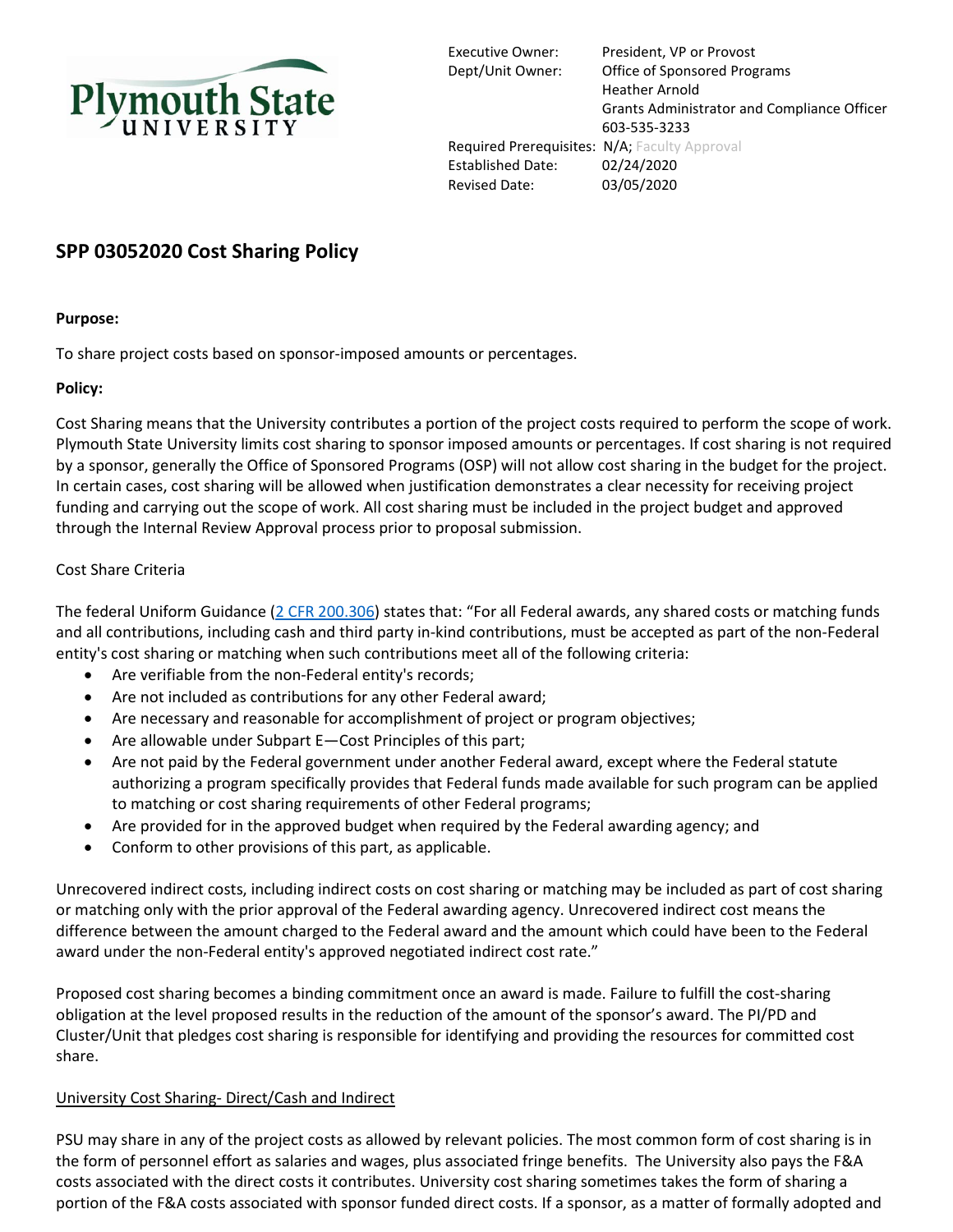written policy applicable to all grantees, does not reimburse the full F&A costs, the portion not recovered will be shown on the PSU budget template for audit purposes, but may only be included on sponsor budgets when allowable by the sponsor. If in doubt about cost sharing of F&A costs for your proposal, consult OSP. Other direct costs may be cost shared as well, but keep in mind that these typically represent cash contributions for which the funds may be secured (available) during the period of performance of the proposed project.

It's important to understand that cost share committed in the form of personnel effort/salary is not just "on paper" but dedicates that amount of time solely to the grant. If a course release is granted, a faculty is not eligible for any overload during the same time period. It is not acceptable to justify evenings and weekends as cost shared time.

## Third-Party and In-Kind Cost Sharing

Third Party cost sharing by non PSU organizations will normally be acceptable as allowed by University, federal, and sponsor policies, and may be included in proposals when the third party has provided a commitment letter detailing the nature and value of the funds available, and the time period over which they are available (must coincide with project period of performance). Cost sharing may be from other third-party contributors or in-kind match from sub-recipients. Since third-party and in-kind expenses are not recorded in the University's general ledger financials, the contributors will typically provide OSP with a Statement of Expenditures indicating how much they have contributed. Principal investigators and/or project directors should work closely with their collaborators so that they can submit their expense reports to the University at intervals that coincide with the University's reporting requirements.

The Statement should include, at a minimum, the following information:

- A description of the goods or services contributed
- The value of the goods or services
- The period (date) that the contribution was made

All statements of expenditures provided by the third-party contributors should be forwarded to the OSP financial administrator who will include the contributions on the financial report as cost sharing. Copies of the statements that third parties provide will be kept in the project file and are considered official University records.

Matching Funds represent a form of required cost sharing at a significant level, for example, two Federal dollars to one non-Federal dollar or one Federal dollar to one non-Federal dollar. Uniform Guidance describes how to establish the value of non-cash contributions, such as:

The cost shared value of volunteers should be consistent with what PSU pays for similar work. When the required skills have no comparator within PSU, rates must be consistent with those paid for similar work in the New Hampshire labor market and can be estimated using resources such as Independent Sector. *https://independentsector.org/*

The estimated value of donated equipment for which title passes to PSU may differ according to the purpose of the federal award. If the purpose of the award is to assist in the acquisition of equipment the total value of the donated equipment may be claimed as cost sharing; however, if the purpose of the award is to support activities that require the use of the equipment, normally only depreciation or established and documented use charges for equipment may be claimed, such as those included in a University approved fee based service center.

### Managing Cost Sharing During the Award

- Cost sharing ordinarily should be expended at the same rate as the sponsored funds.
- Cost sharing should be monitored/documented/recorded throughout the duration of the project to make sure the proposed obligation is being fulfilled.
- Cost shared salaries must be charged to the project's cost sharing fund, as budgeted, to be allowable as cost sharing.
- The PI/PD is responsible for communicating cost shared effort of personnel to the Office of Sponsored Programs.
- Documentation of all cost sharing not documented in the cost-sharing fund (third party) must be maintained by the PI/PD.